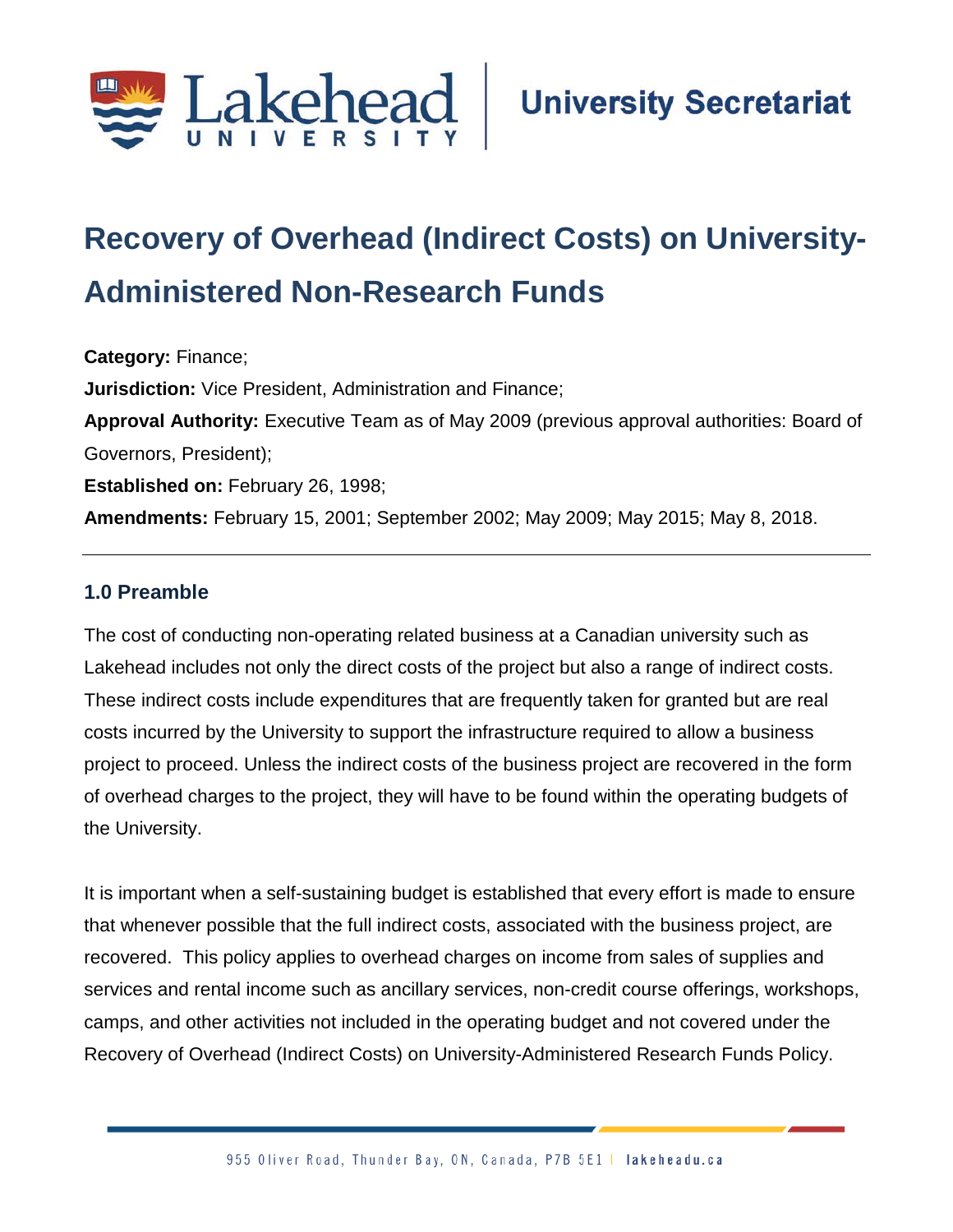# **2.0 Overhead (Indirect Costs) Defined**

Indirect costs include items such as: accounting (invoicing, project account maintenance, preparation of financial reports), purchasing, human resources and payroll, support for the libraries, access to computer services, the provision and maintenance of facilities and office space, risk management, external relations, legal, enrolment services, and institutional planning and analysis.

# **3.0 Overhead (Indirect Costs) Rates**

The following overhead rates will apply on non-operating and non-research activities administered by Lakehead University:

#### **3.1 Overhead Rate**

For non-operating and non-research activities accepted by the University, an overhead allowance of 20% must be included in the budget submitted to the Office of Financial Services. (It should be noted that this contribution falls well below the full indirect costs (excluding capital costs and faculty time) which have been estimated by the Canadian Association of University Business Officers to be at least 50% of direct costs.)

Special rates will be calculated for those units which provide their own overhead services or reimburse the University for such services. For example some ancillary services reimburse the university for utility costs; in these instances the overhead rate is adjusted accordingly.

**3.2** The Vice President (Administration and Finance) and/or Associate Vice President (Financial Services) has the authority to negotiate exceptions concerning the amount of overhead charged.

**3.3** A pass-through or convenience account will be exempted from this overhead policy to the extent that cash revenue if collected and passed to a non-University service or product provider. (Holding Council of Ontario University events on campus where an account has been established would be an example of a pass-through account.)

## **4.0 Allocation of Overhead**

**4.1** Revenues generated from overhead charges will normally be distributed as follows: